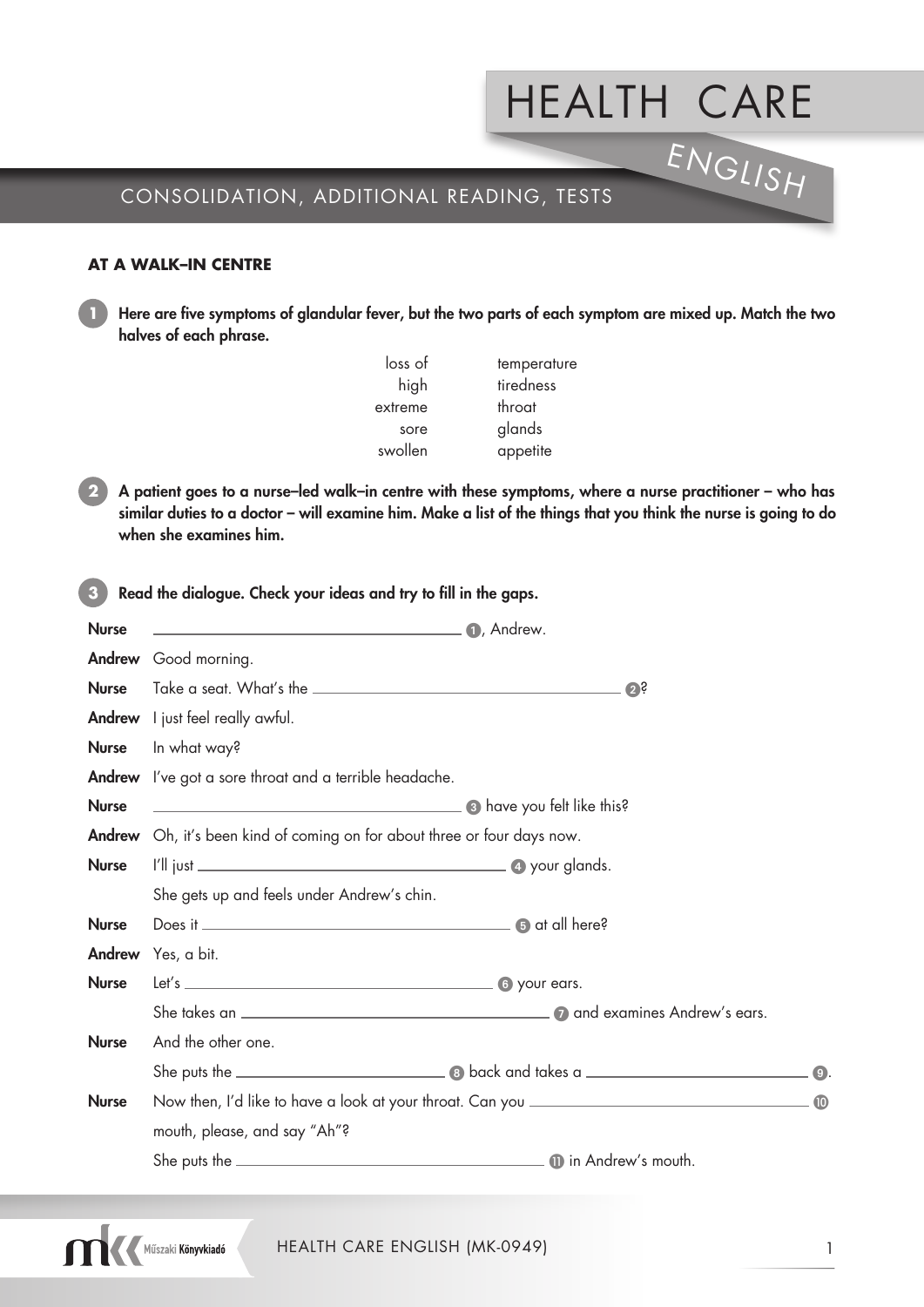| Andrew Ah.          |                                                                                                              |                                                                                                                                                                                                                                      |  |
|---------------------|--------------------------------------------------------------------------------------------------------------|--------------------------------------------------------------------------------------------------------------------------------------------------------------------------------------------------------------------------------------|--|
| <b>Nurse</b>        | Do you have any other symptoms?                                                                              |                                                                                                                                                                                                                                      |  |
| Andrew              | Well, today and yesterday I felt really tired. Sort of  no energy at all. Just wanted to sleep all the time. |                                                                                                                                                                                                                                      |  |
| <b>Nurse</b>        |                                                                                                              |                                                                                                                                                                                                                                      |  |
| Andrew              |                                                                                                              | Well, I haven't really felt like eating at all.                                                                                                                                                                                      |  |
| <b>Nurse</b>        |                                                                                                              |                                                                                                                                                                                                                                      |  |
|                     |                                                                                                              |                                                                                                                                                                                                                                      |  |
| <b>Andrew</b> Sure. |                                                                                                              |                                                                                                                                                                                                                                      |  |
|                     |                                                                                                              |                                                                                                                                                                                                                                      |  |
|                     |                                                                                                              |                                                                                                                                                                                                                                      |  |
|                     |                                                                                                              | <b>Designed by a series of the contract of the contract of the contract of the contract of the contract of the contract of the contract of the contract of the contract of the contract of the contract of the contract of the c</b> |  |
| <b>Nurse</b>        |                                                                                                              | <b>Example 10</b> in and out deeply, all right?  And again.                                                                                                                                                                          |  |
| 4                   |                                                                                                              | The end of the dialogue has been jumbled up. Can you put the lines in order? Put a number before each line.<br>The first sentence has been given.                                                                                    |  |
| $\mathbf{I}$        |                                                                                                              | The nurse has her hand on Andrew's forehead.                                                                                                                                                                                         |  |
|                     | Andrew                                                                                                       | Well, a couple of friends at school have just gone down with glandular fever.                                                                                                                                                        |  |
|                     |                                                                                                              | Do you think I could have that?                                                                                                                                                                                                      |  |
|                     | Andrew                                                                                                       | Bye bye.                                                                                                                                                                                                                             |  |
|                     | Andrew<br>OK.                                                                                                |                                                                                                                                                                                                                                      |  |
|                     | <b>Nurse</b><br>If the headaches continue, take a couple of aspirins. Telephone me in a couple of days.      |                                                                                                                                                                                                                                      |  |
|                     | I should have the results by then. If it is glandular fever, you'll just have to stay in bed, drink          |                                                                                                                                                                                                                                      |  |
|                     |                                                                                                              | a lot of liquids, and sweat it out.                                                                                                                                                                                                  |  |
|                     | <b>Nurse</b>                                                                                                 | They'll let me know as soon as they've got the results, and until then, I advise you to rest                                                                                                                                         |  |
|                     |                                                                                                              | completely. OK?                                                                                                                                                                                                                      |  |
|                     | It's possible. We'd have to do a blood test, though, to find out.<br><b>Nurse</b>                            |                                                                                                                                                                                                                                      |  |
|                     |                                                                                                              | Now I'd like you to take this to the hospital, and they'll give you a blood test.                                                                                                                                                    |  |
|                     |                                                                                                              | Can you go there now?                                                                                                                                                                                                                |  |
|                     | Andrew<br>OK; Thanks very much.                                                                              |                                                                                                                                                                                                                                      |  |
|                     | <b>Nurse</b><br>You do seem to have a bit of a fever.                                                        |                                                                                                                                                                                                                                      |  |
|                     | OK. Thank you. Goodbye.<br><b>Nurse</b>                                                                      |                                                                                                                                                                                                                                      |  |
|                     | Andrew<br>Yes.                                                                                               |                                                                                                                                                                                                                                      |  |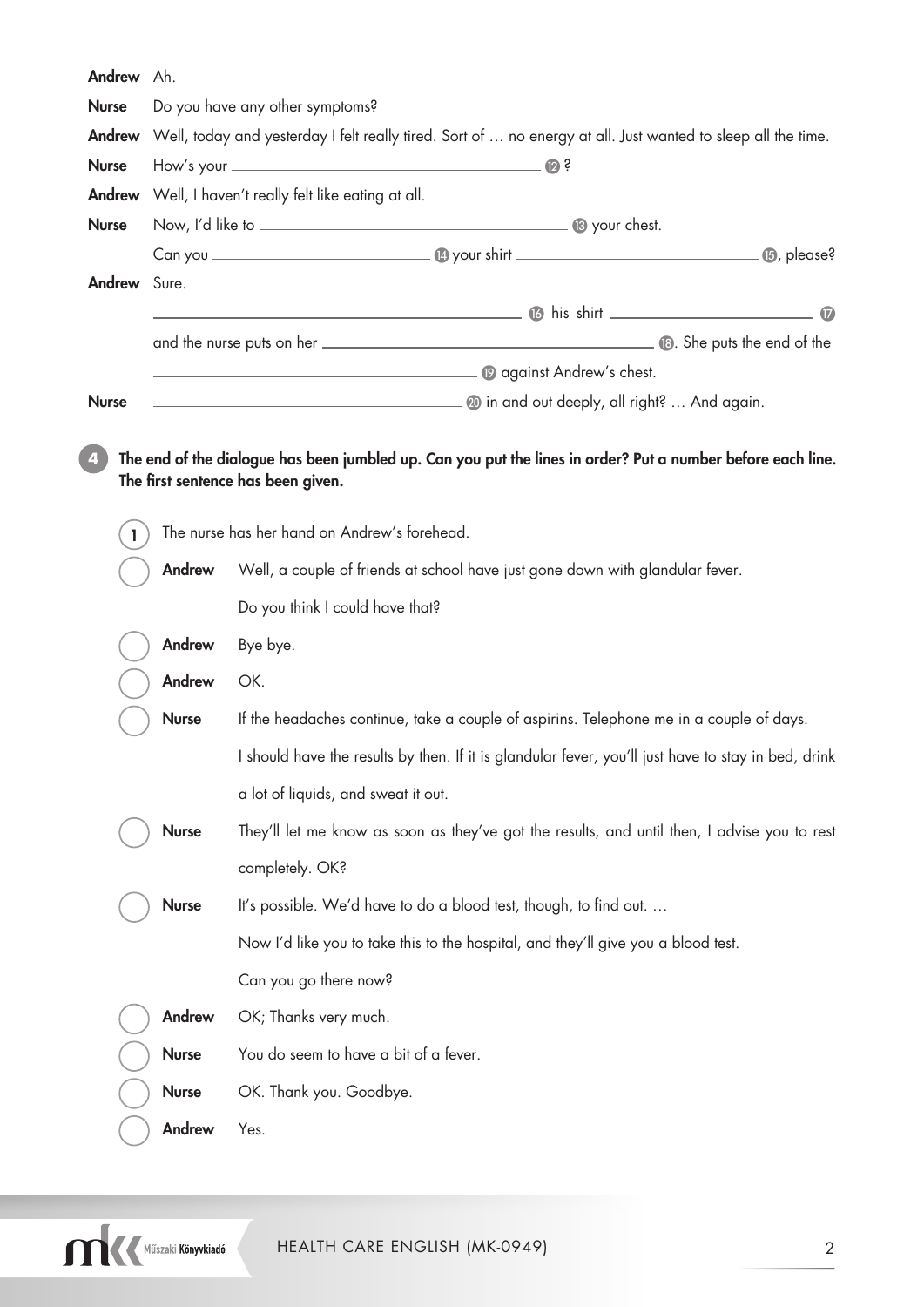#### **5** Do the task and answer the questions.

#### Before reading the text, you made a list of things that the doctor would examine. Look at your list and compare it with the types of examinations in the dialogue.

What equipment does the nurse use for each examination?

'You do seem to have a bit of a fever.' What is the nurse doing when she says this?

'I'd like you to take this to the hospital.' What is 'this'? When should the results of the blood test be ready? How will Alan know the results?

According to the nurse, the way to deal with glandular fever is to

| a           |  |
|-------------|--|
| $\mathbf b$ |  |
| -c          |  |

#### Are these statements true or false? Correct the false ones. Andrew has felt like this for about a week.

Andrew thinks he has glandular fever because he recognises the symptoms. Andrew has no problem with his appetite. The nurse is going to take a blood test from Andrew to find out if he has glandular fever. The blood will be taken to the hospital and then the nurse will be contacted about the results. Some of Andrew's friends from school also have glandular fever. The nurse advises Andrew to do nothing – just rest.

#### **7** Write down the words from the text that mean the same as the words highlighted in bold below.

#### **8** Explain in your own words the following expressions.

Műszaki Könyvkiadó

| stethoscope _ |  |
|---------------|--|
|               |  |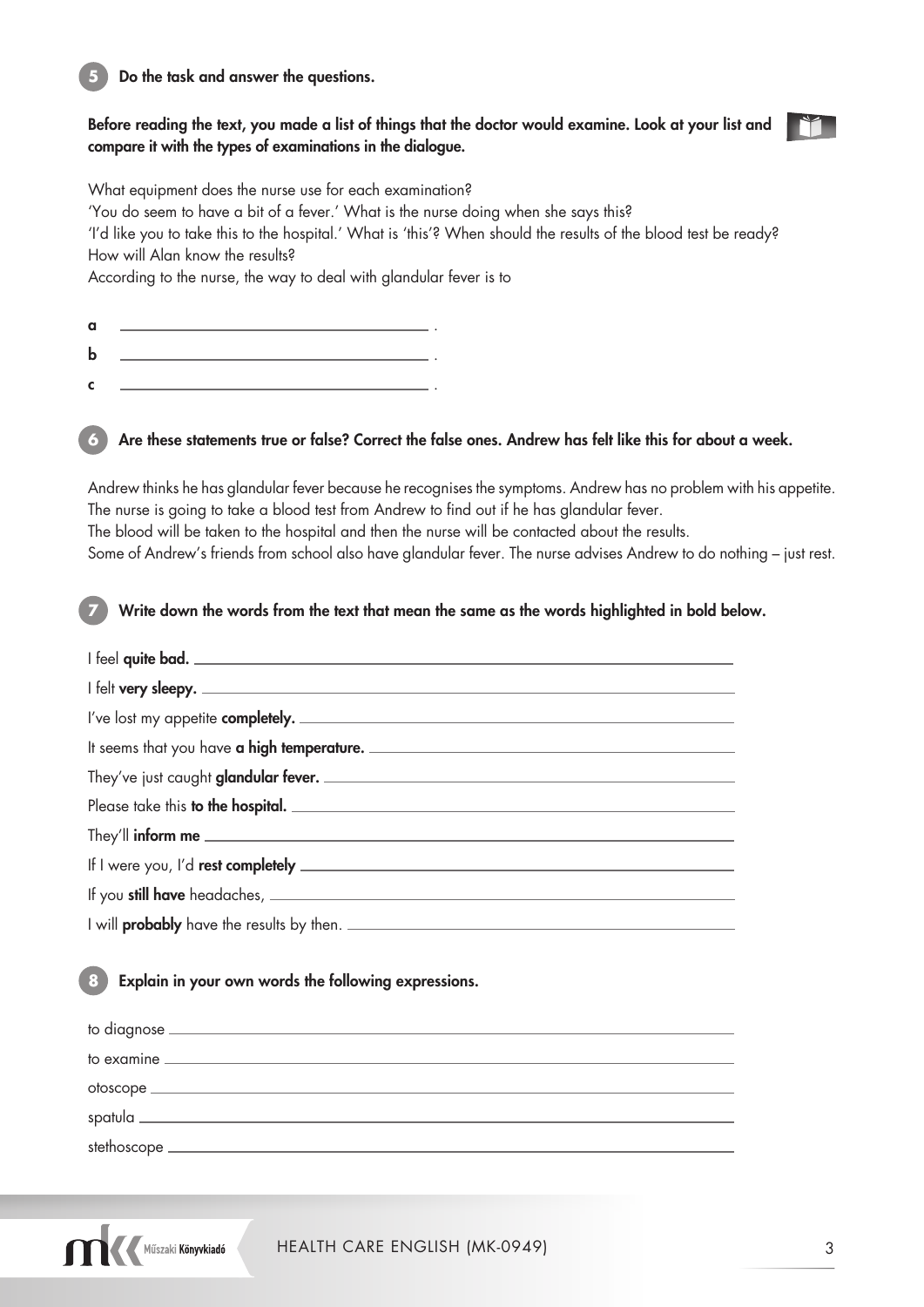| surgery<br>the control of the control of the control of the control of the control of the control of the control of the control of the control of the control of the control of the control of the control of the control of the control |  |
|------------------------------------------------------------------------------------------------------------------------------------------------------------------------------------------------------------------------------------------|--|
| fever                                                                                                                                                                                                                                    |  |
|                                                                                                                                                                                                                                          |  |
| appetite.                                                                                                                                                                                                                                |  |
| to sweat.                                                                                                                                                                                                                                |  |

In pairs, act out a similar scene. Use these phrases to help you, and take turns to play the role of the nurse.

What's the problem? I don't feel very well. In what way? I feel really awful. Where exactly does it hurt? I've got a terrible headache. Do you have any other symptoms? I've got a sore throat. How long ...? If you have lost my appetite. I'll just check ... The sick all the time. I'd like to have a look at ... Ifeel tired. Let's have a look at … I'd like you to take this letter ... My ... hurts. I'd like you to take this prescription... Do you think I could have ...? You should … Do you think I might have …? I advise you to … You'll just have to ...

#### NURSE PATIENT

## CHECK YOUR VOCABULARY

#### **1** Give a definition for each of these words or expressions:

| GP            |                                                                                           |
|---------------|-------------------------------------------------------------------------------------------|
| nurse         |                                                                                           |
| dentist       |                                                                                           |
| prescription  |                                                                                           |
| doctor        |                                                                                           |
| hospital      |                                                                                           |
| diet          |                                                                                           |
| heart disease | <u> 1989 - Andrea Stein, Amerikaansk politiker (</u>                                      |
| fast food     |                                                                                           |
| smoker        |                                                                                           |
| alcoholism    |                                                                                           |
| insurance     | the control of the control of the control of the control of the control of the control of |
| health centre | <u> 1980 - Jan Stein Stein, Amerikaansk politiker (</u>                                   |
| ward          |                                                                                           |
| infectious    |                                                                                           |
| disease       |                                                                                           |
| patient       |                                                                                           |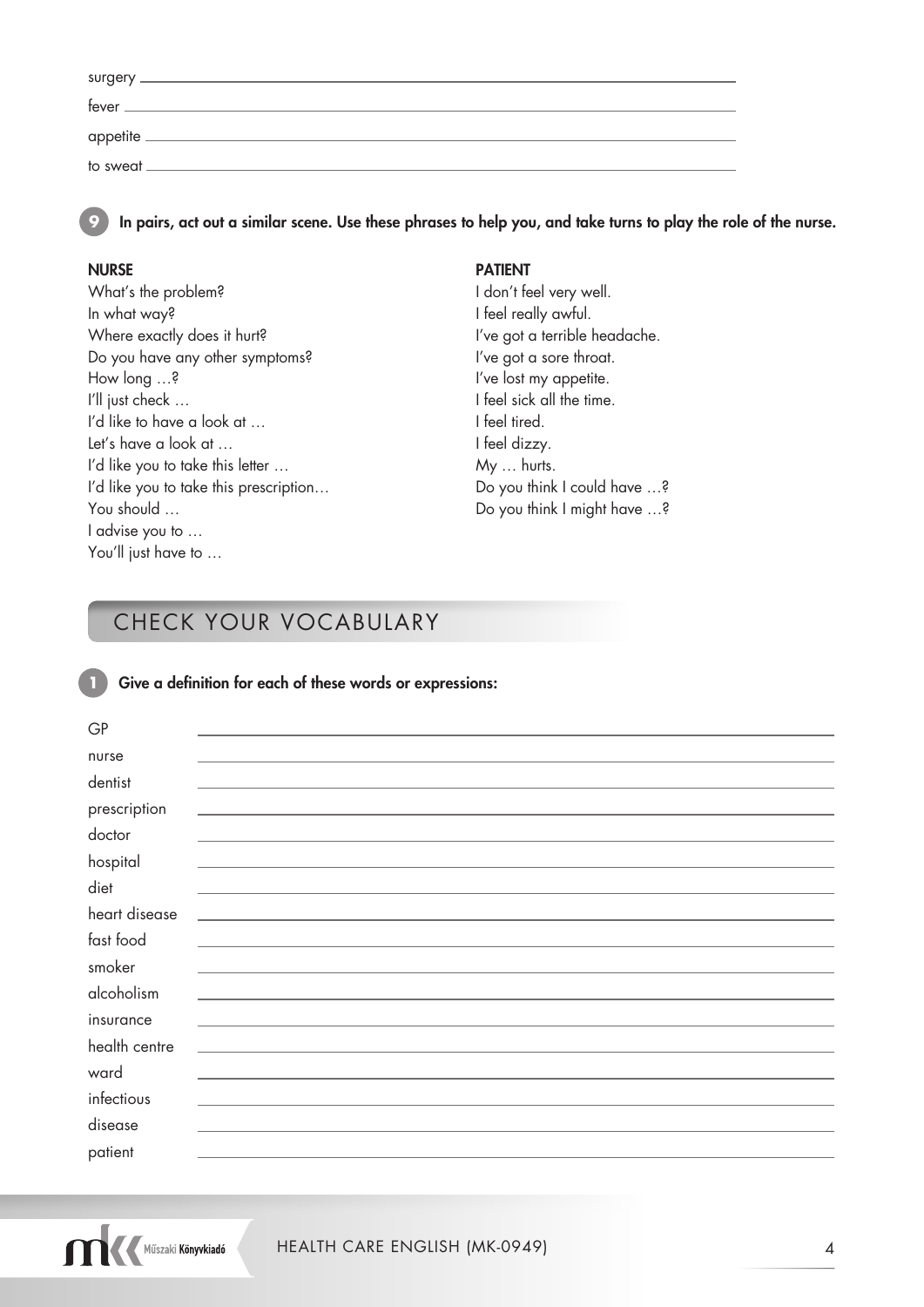

**2** Write the symptoms of these diseases and conditions.

| flυ            |  |
|----------------|--|
| twisted ankle  |  |
| measles        |  |
| food poisoning |  |
| appendicitis   |  |
|                |  |
| anorexia       |  |

#### **3** Say what can go wrong with these parts of the body. List at least two problems for each.

| head               |  |
|--------------------|--|
| eyes               |  |
| nose               |  |
|                    |  |
| nervous system     |  |
| respiratory system |  |
| skin               |  |
| heart              |  |

a ) Which hospital department should patients with each of these conditions visit?

#### **4** Answer the questions.

What are the most common injuries? How can you treat them? What is first–aid? When is it not advisable to move the patient before the ambulance arrives? What is the recovery position? What is the ABC of resuscitation? What are the basics of a healthy lifestyle? List at least five types of disability. What equipment and facilities might help the disabled with their mobility and their everday lives? What arrangements do you have to make before going to a conference? What types of session can you name? What are the four main levels of the Hungarian health care system? Who are the health care workers at each level? How is nursing education organised? What is the difference between a BSc, MSc and PhD? What are the stages of a human life? What are the stages of a professional career?



 $\bullet$ 

v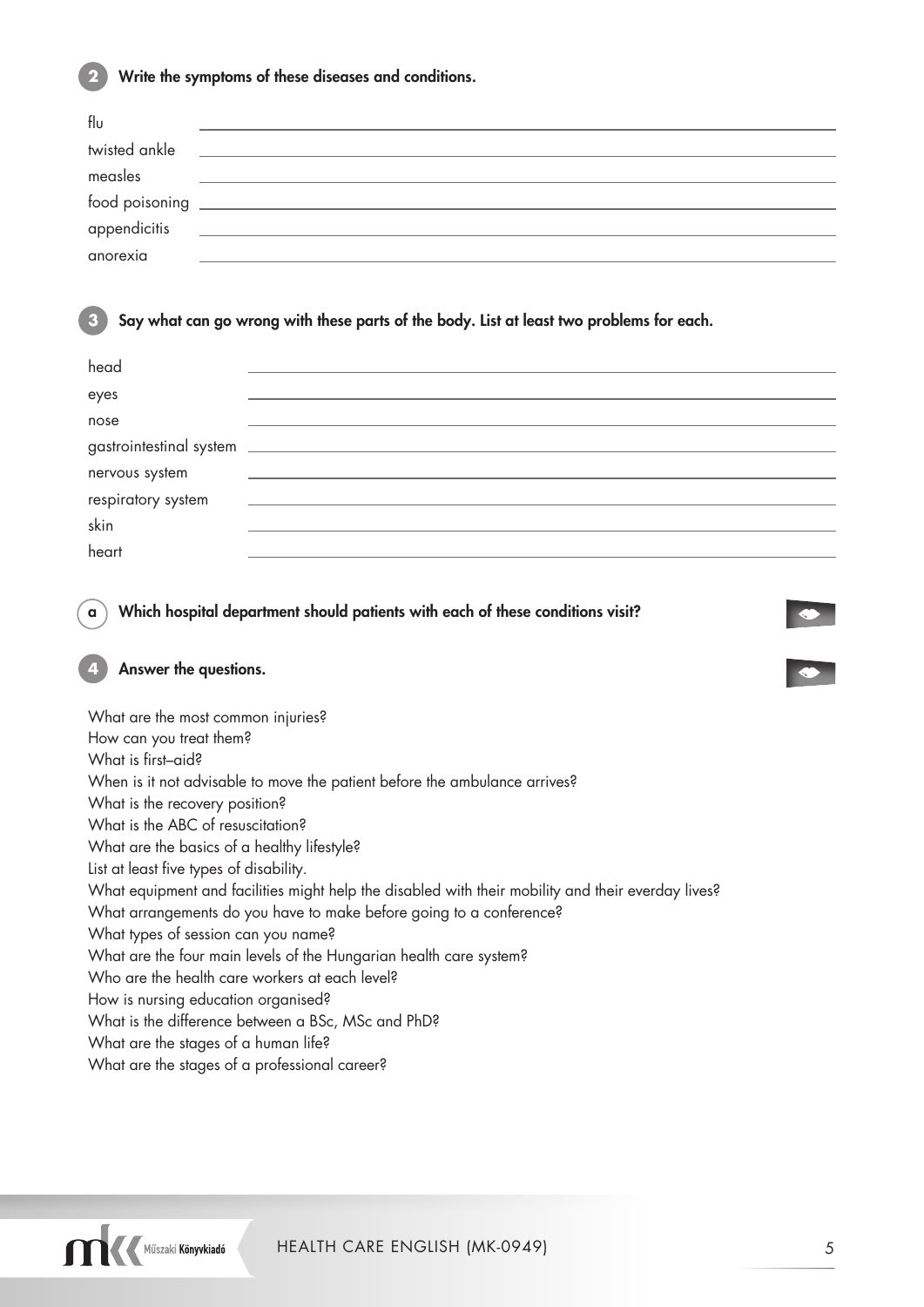## GRAMMAR AND TENSE REVISION

Word order in questions. Put the in the correct order to ask questions. Then answer them. from you where are ? it moment raining at is the ? abroad ever you worked have ? are going do you this to what weekend <u>2</u>. The contract of the contract of the contract of the contract of the contract of the contract of the contract of time up get usually do what you  $\overline{\mathbf{R}}$ many you can how languages speak  $\overline{\mathbf{R}}$ start English when you studying did  $\overline{\mathbf{e}}$ **2** In each of the following questions there is one mistake. Find it and correct it. What you do? \_\_ Does he got a stethoscope? Have you ever broke a bone? What you are doing tonight?

Where you went last night? \_\_ Do your children like playing basketball? Do you can swim? What are you go to do tomorrow?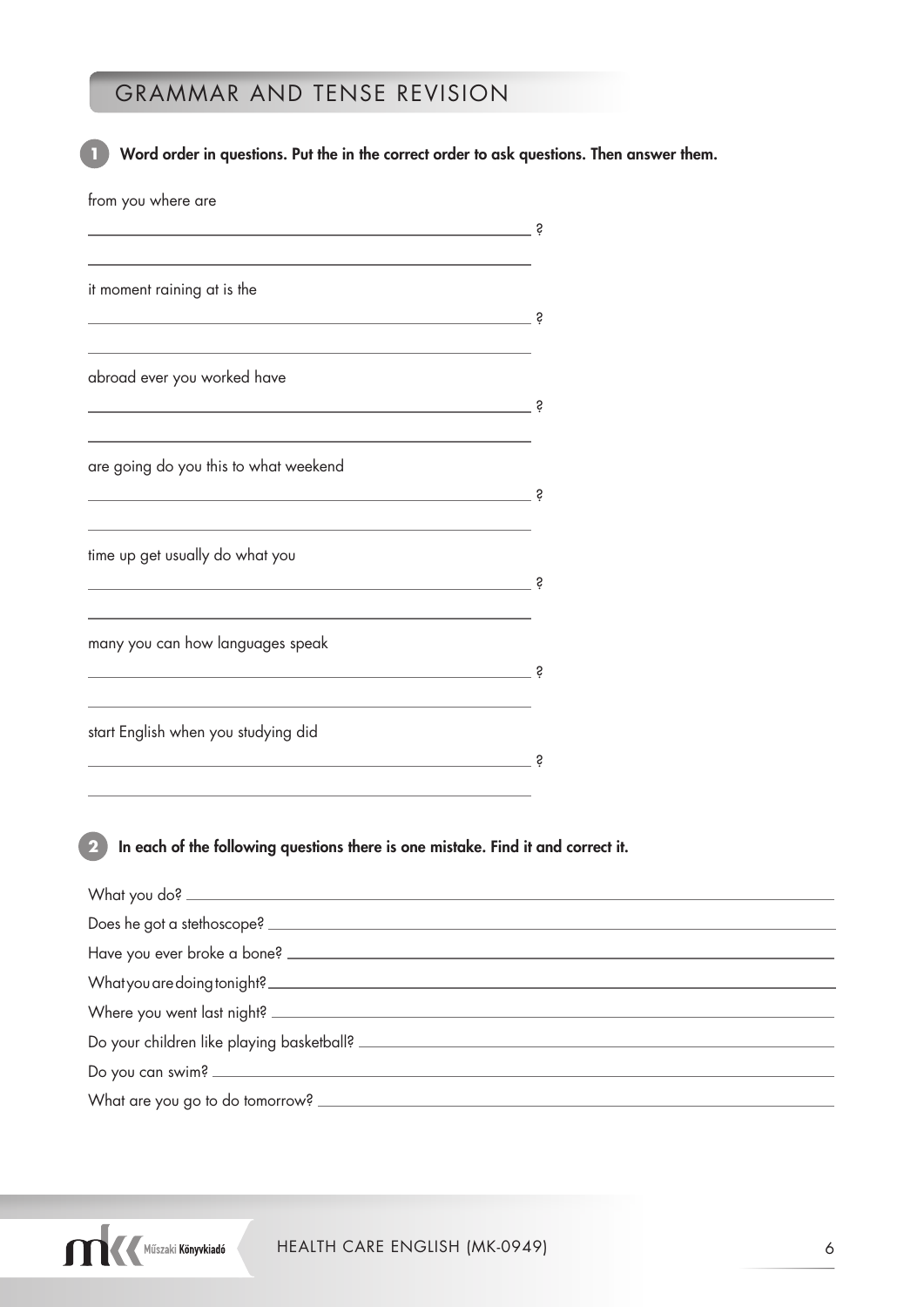#### **3** Make the following sentences negative.

| Alan and David work at a private clinic. |
|------------------------------------------|
|                                          |
| Children like being in a hospital.       |
| Nora goes to a nursing college.          |
| Visitors bring flowers.                  |

#### **4** Present Simple or Continuous? Underline the correct verb form in the following sentences.

What sports do you like/are you liking? 'What do you do/are you doing?' 'I write/'m writing a patient record card.' 'Does she need/Is she needing any help?' 'No, she doesn't/isn't.' Finish your lunch and let's go. I wait/'m waiting. She speaks/'s speaking four languages.

#### Put the verb in brackets in the Past Simple.

| John         |                                      |                                     |
|--------------|--------------------------------------|-------------------------------------|
| <b>Vicky</b> |                                      |                                     |
| John         |                                      |                                     |
| <b>Vicky</b> |                                      |                                     |
|              |                                      |                                     |
|              | $\bullet$                            |                                     |
| John         |                                      |                                     |
| <b>Vicky</b> |                                      |                                     |
|              |                                      | (meet) a lot of interesting people. |
| John         |                                      |                                     |
| <b>Vicky</b> | On Sunday afternoon.                 |                                     |
| John         |                                      | 1 (have) any time for sightseeing?  |
| <b>Vicky</b> |                                      |                                     |
|              | and (8 (buy) some presents, too.     |                                     |
| John         | - (take) any photos?<br>$\mathbf{A}$ |                                     |
| <b>Vicky</b> |                                      |                                     |
|              | (can not take) any.                  |                                     |

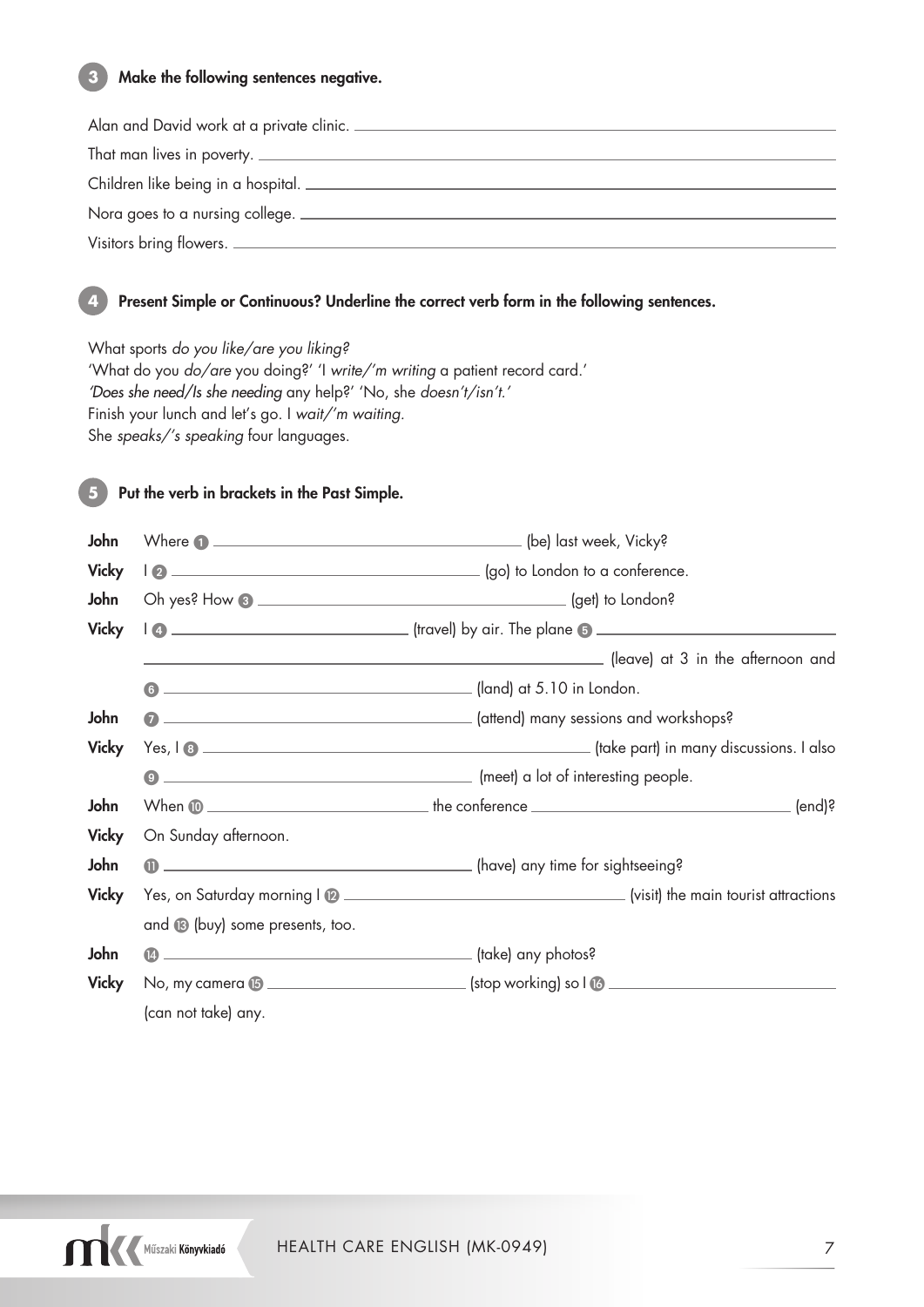#### What were these people doing at 10 am yesterday? Make sentences in the Past Continuous.

| $1$ /talk to a patient. $\frac{1}{2}$ |
|---------------------------------------|
|                                       |
|                                       |
|                                       |
| Sara/look at the admission documents. |
| Patricia/discharge a patient.         |
|                                       |
|                                       |

#### **7** Will or going to? Underline the correct verb form in the following sentences.

'Coffee or tea?' 'I'll have/'m going to have tea, please.' 'I'll go/'m going to the post office.' 'Oh, will you/are you? I think I'll come/'m going to come with you.' 'I'm cold.' 'I'll turn/'m going to turn the heating on.' 'Why did you buy so much food?' 'I'm going to/'ll cook a big dinner.'

**8** Put the verb in brackets in the right form, *infinitive* or *-ing.* Sometimes both are possible.

| I want ____________________________ (get) a degree in nursing.                             |  |
|--------------------------------------------------------------------------------------------|--|
|                                                                                            |  |
| I love __________________________________ (read) science fiction.                          |  |
|                                                                                            |  |
| We finished _________________________________(collect) the thermometers from the patients. |  |
|                                                                                            |  |
|                                                                                            |  |
|                                                                                            |  |

#### What have you done so far? Make positive sentences in Present Perfect.

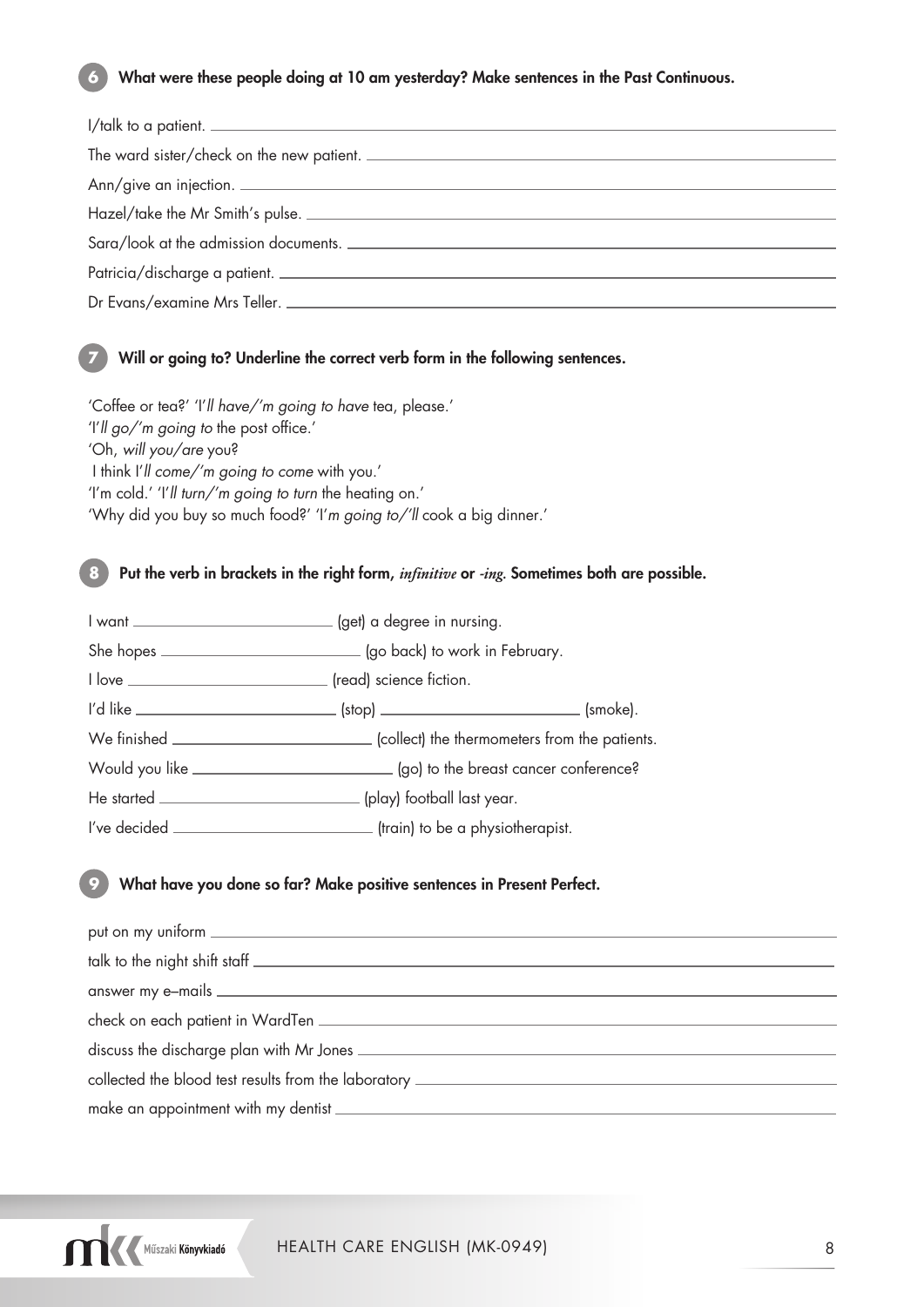

|              | If you feel better tomorrow, we'll let you go home.                         |  |
|--------------|-----------------------------------------------------------------------------|--|
|              | If you will feel better tomorrow, we'll let you go home.                    |  |
| $\mathbf{2}$ | If you'll start yoga, you'll be fitter.                                     |  |
|              | If you start yoga, you'll be fitter.                                        |  |
| 3            | We'll pass the exam if we'll work hard.                                     |  |
|              | We'll pass the exam if we work hard.                                        |  |
| 4            | If we don't operate on him, he'll have a bad foot for the rest of hislife.  |  |
|              | If we won't operate on him, he'll have a bad foot for the rest of his life. |  |
| 5            | You won't be able to lose weight if you'll eat so much chocolate.           |  |
|              |                                                                             |  |

You won't be able to lose weight if you eat so much chocolate.

**12** Make sentences in the Passive with these words. Choose the correct tense.

1,200 patients/treat/in our hospital last year 4,500 blood tests/carry out in a month handover/finish/by 7.30 every morning three people/injure/in yesterday's accident a new walk–in clinic/open/in Liverpool last week the wards/not renovate/before next year a cure for malaria/just find/scientists in Vienna a new virus/discover/ last month in South Asia

#### **13** Make sentences using the Second Conditional.

we/miss the plane/not get there in time for the plenary session

I/be director of nursing/employ more nurses in this unit

he/stop smoking/not cough so much

she be fitter/do some exercise

you have less stress in your life/not work so much



 $\bullet$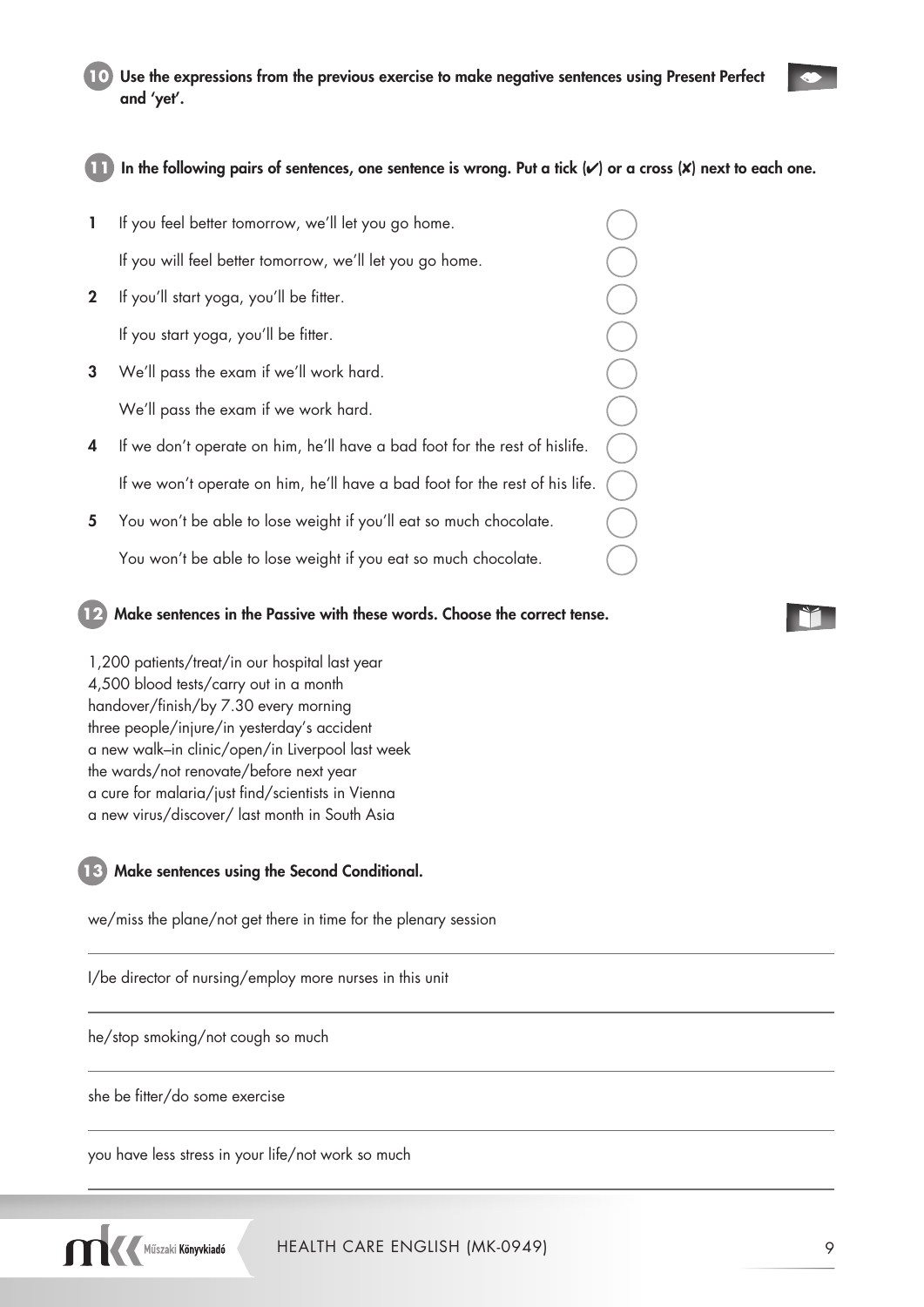## ADDITIONAL READING

#### **APPENDICITIS**

Appendicitis is an infection of a small section of the bowel called the appendix. The appendix is a pouch at the junction of the small and large intestines. It is the size of a small finger. The pouch is lined with a mucous membrane that produces a clear secretion. This organ has no known function. This organ has no known function. However, one theory is that it plays a role in the immune system very early in life.

Partly digested food and liquids travelling through the bowel pass in and out of the pouch. If this flow is blocked, bacteria trapped in the appendix may multiply. This is thought to cause appendicitis.

Appendicitis often starts with mild pain near the navel. The pain gradually moves to the right lower part of the abdomen. It worsens with time, and is more intense when the person moves. Other symptoms of appendicitis may include diarrhoea, fever in the later stages of appendicitis, and loss of appetite.

If the infection continues, the appendix may rupture. When this occurs, there is often relief from the pain for a short time. However, this improvement is then followed by a more intense but similar pain.

Chronic appendicitis is rare. It causes a milder pain in the right lower abdomen that may come and go.

#### **COMA**

Coma is a term that is used to describe a state of unconsciousness from which a person cannot be aroused. A person in a coma is unable to respond to the environment. He or she cannot be awakened by any means. A coma may or may not be reversible with treatment.

A person in a coma does not appear to respond to voices or other sounds, touch, or even painful stimulation. Other signs in those who are in a coma are related to the cause. For example, someone with an infection may have a fever. Someone who has overdosed on narcotics may be breathing very slowly or not at all. Those with diabetes that has gone out of control may be breathing very fast.

There are many possible causes of a coma, including:

- medication, drug, or toxin exposure. This may include alcohol, barbiturate, or narcotic overdose, or carbon monoxide poisoning;
- head injury;
- stroke, which is a brain damage due to lack of oxygen to the brain;
- bleeding into or around the brain. This may occur with a subdural hematoma, epidural hematoma, or subarachnoid hemorrhage;
- infections, such as brain infections meningitis and encephalitis;
- low blood sugar levels (hypoglycemia);
- out of control diabetes, which is a condition that results in high blood sugar levels;
- severe liver or kidney disease, such as end stage renal disease;
- seizures, or epilepsy, due to abnormal electrical activity in the brain;
- low oxygen levels in the blood. This can occur with severe lung or heart diseases such as severe asthma, emphysema, irregular heartbeats (arrhythmias) or a blood clot in the lungs (pulmonary embolism).
- hypothermia, or abnormally low body temperature;
- severe salt imbalances. This may include an abnormally low sodium level, called hyponatremia or an overly high sodium level, called hypernatremia;
- brain tumors.

Other causes are also possible. Sometimes, the cause cannot be found.

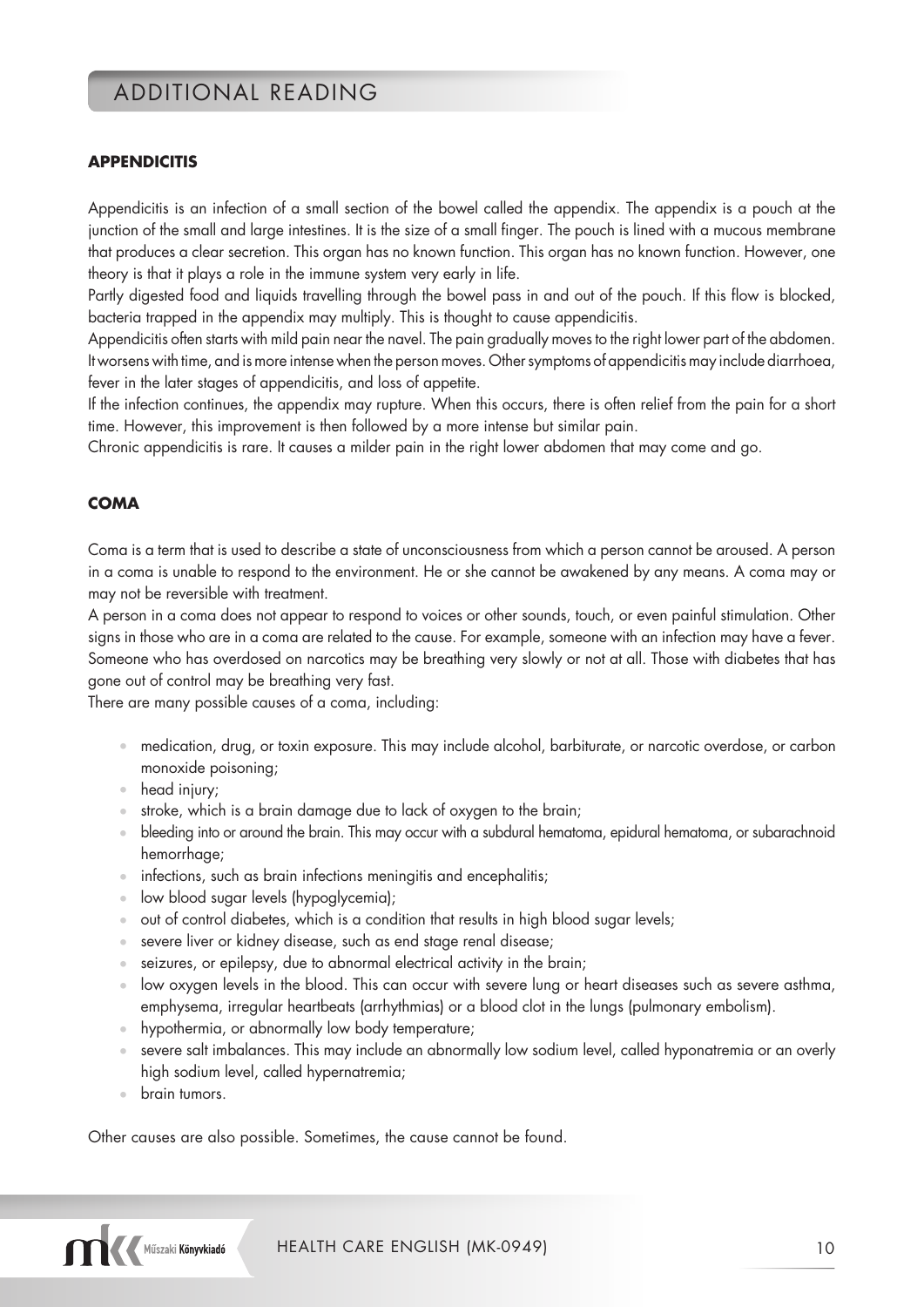#### **YOUTH OF BOTH SEXES AT RISK**

Heavy drinking is widespread and a cause of concern in both young men and women. Researchers surveyed 12,000 men and 20,000 women aged between twenty and eighty about their alcohol consumption. They found that a consistently greater percentage of men than women drank at high–risk levels. They also found that 88 to 90% of alcohol was consumed non–sensibly (men drinking more than four units a day, women more than three units a day) and 40–48% was consumed heavily (men more than eight units a day, women more than six a day). The researchers conclude that tackling risky drinking behaviour among young people should be a key feature of a long overdue alcohol strategy.

#### **FISH–RICH DIET REDUCES RISK**

Eating fish during pregnancy appears to protect against preterm delivery and low birthweight. Of 8,000 women surveyed about their diet in early pregnancy, those who never ate fish were three times more likely to have a preterm delivery than those who ate fish at least once a week. This applies even after other risk factors, such as smoking, have been taken into account.

#### **FIGHTING A FALSE SENSE OF SECURITY**

A recently published report reveals that cases of syphilis and other sexually transmitted infections (STIs) have dramatically increased. This is linked to unsafe sexual behaviour among young people, as successful treatment techniques reduce the fear of AIDS and HIV.

So what can be done? The 'education, education, education' mantra is on experts' lips, and nurses are in a prime position to provide it. We need to inform young people that there is no cure for HIV/AIDS, and that STIs, especiallly if left untreated, can be very serious and can lead to infertility and sometimes death.

#### **INNER LONDON**

Nurses working unsociable shifts at inner–London hospitals will have to pay £5 a day to drive their cars to work. London's mayor has approved a downtown traffic charge plan for drivers who enter central London between 7 am and 6.30 pm. Community nurses carrying heavy equipment, patients' notes or controlled drugs won't have to pay the charge, and on–call nurses will also be allowed to enter central London without paying the charge. But thousands of nurses who work night and early shifts and for whom public transport is an unrealistic alternative will have to pay the downtown traffic charge.

#### **HYGIENE**

Last year a national plan was established to clean up hospitals. The idea was to make immediate improvements in standards of cleanliness. All patient areas, visitors' toilets, outpatients and A&E units had to be thoroughly cleaned, and all dirty furniture, curtains and floor coverings had to be cleaned or replaced. The government set up special teams to check hospitals in each area. The teams have a checklist of things to look at in each hospital and they then award a score (1 being poor, 4 being excellent).

Inspection Teams' Checklist:

- Entrances and main reception areas; Internal decoration;
- Visitors' toilets;
- Internal cleanliness and tidiness (wards); Furniture (common areas and wards);
- Support service staff (common areas and ward); Grounds and gardens;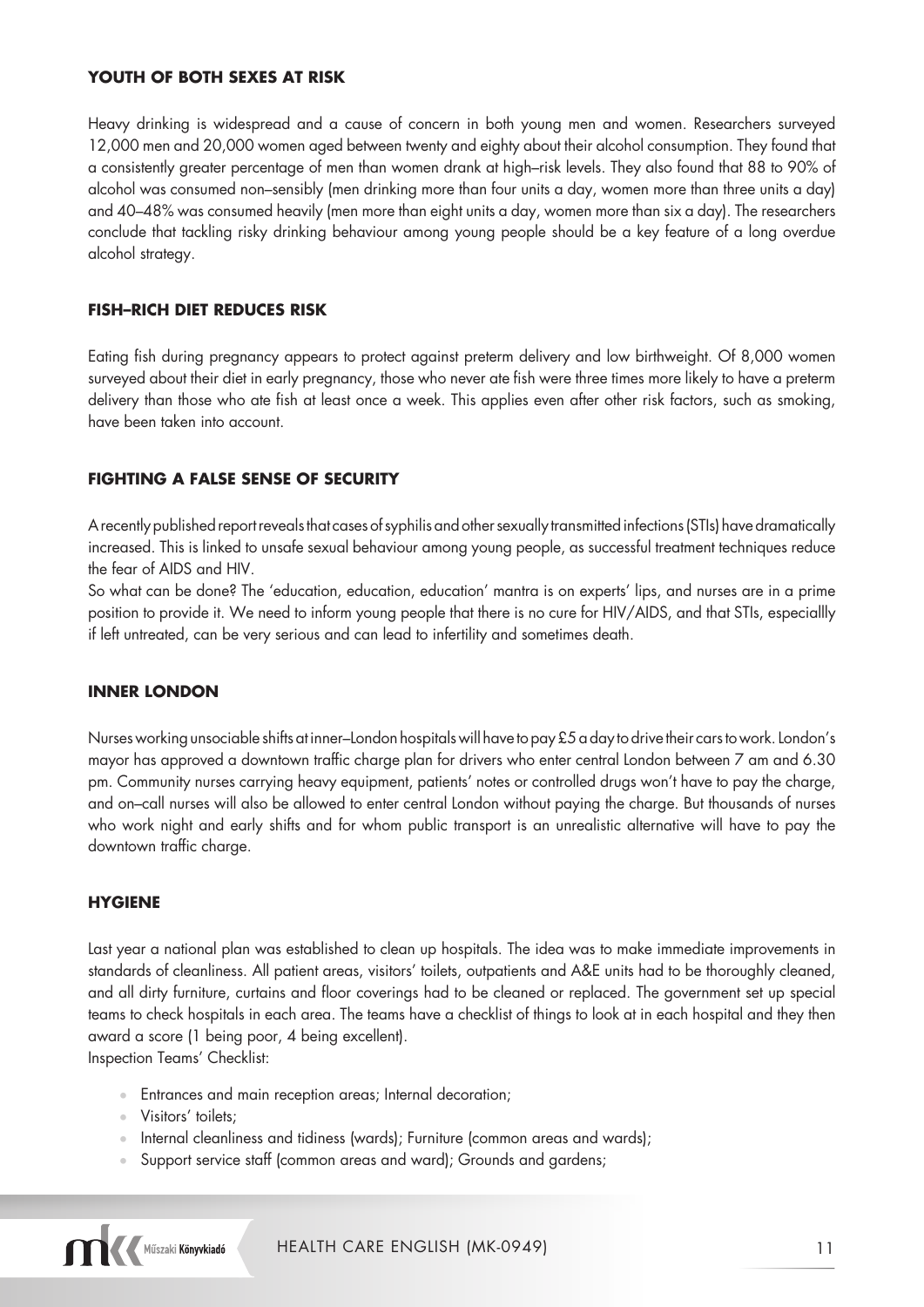- External cleanliness and tidiness; External decoration;
- Car parking; Hospital food.

Larger institutions are scoring lower – mainly two and some threes. Smaller hospitals are often perfectly clean and tidy. But the most problematic area is hospital entrances. That is where cigarette smokers gather, meaning there are almost always problems with cleanliness there.

#### **THE SARS VIRUS**

In February 2003, Carlo Urbani, an Italian doctor working in Vietnam, was called to the bedside of a seriously ill patient. Urbani, an infectious disease specialist, immediately understood the severe nature of the illness. He quickly arranged for the patient, an American businessman, to be put into isolation and then informed the World Health Organization.

Over the following weeks Urbani systematically noted the symptoms of the American businessman and other patients who had contracted the illness. However, in March Doctor Urbani suddenly fell ill and died within three weeks. He became one of the early victims of the virus that he had helped to identify: SARS.

SARS, or severe acute respiratory syndrome, causes a high fever and severe chest symptoms in victims. It results in death in between six and fifteen per cent of cases, depending on the age of the patient. It is thought to have originated in the Chinese province of Guangdong. Here, as in other parts of China, people live in close proximity to domestic farm animals. It is believed that a chance mutation of the SARS virus was able to jump from animals to humans. The mysterious virus was first reported by the authorities in Guangdong at the beginning of February 2003. There were 300 cases and five deaths. In mid–February, a retired Chinese doctor, Liu Jianlun, began suffering flu–like symptoms. In the same week he flew to Hong Kong for a wedding and stayed at the Metropole Hotel. This was a key point in the international spread of SARS.

Other guests at the hotel also fell ill but not all of them attended hospital. Instead, they returned home and took SARS with them to countries including Singapore, Canada and Vietnam, where Carlo Urbani first identified the virus. In Canada the disease spread rapidly through two extended families and in Hong Kong health workers became infected. Meanwhile, the virus continued to spread rapidly in Guangdong.

By mid–April there were over 3,000 cases in twenty–seven countries and the new virus was causing extreme concern in the international medical community. The WHO sent blood samples from victims to top medical laboratories in the US and the UK, where they set about identifying the virus and developing a test for it.

The virus was eventually identified as a type of corona virus, which causes 15% of cases of the common cold. A test was also created for SARS, but so far a specific treatment for the illness hasn't been developed. At present, patients are treated with antibiotics and steroids, which only help to alleviate the symptoms.

The best way of fighting SARS would be a vaccine but this is a long process. 'If you solved every possible pitfall along the way as soon as you hit it, you might have something ready in five years. But realistically it's going to be twelve', says Professor Openshaw from Imperial College, London.

The figures for SARS from the World Health Organisation on June 11, 2003 indicated that there were 789 deaths from the illness with 8,435 cases overall. However, of these cases, 6,581 patients made a full recovery and were discharged from hospital. At present the UK is a completely SARS–free zone with only four suspected past cases and no deaths.

The main strategy for counteracting the spread of SARS has been a worldwide policy of containment and isolation. Doctors originally thought that the virus was spread by sneezing, but now believe that it is contracted by touching objects such as the door of a lift. New strict isolation and quarantine measures are proving a success in the affected countries and the number of new cases is now diminishing rapidly.

In the long run, the SARS outbreak may have highlighted an important factor of modern life. In these days of international air travel and increasing globalization, we are all part of the world health community. SARS has shown developed countries also have to take responsibility for health in other countries. In the words of epidemiologist Professor Roy Anderson: 'It's not sufficient for the rich countries to have sophisticated health care. We've got to help other countries to have equally sophisticated mechanisms too.'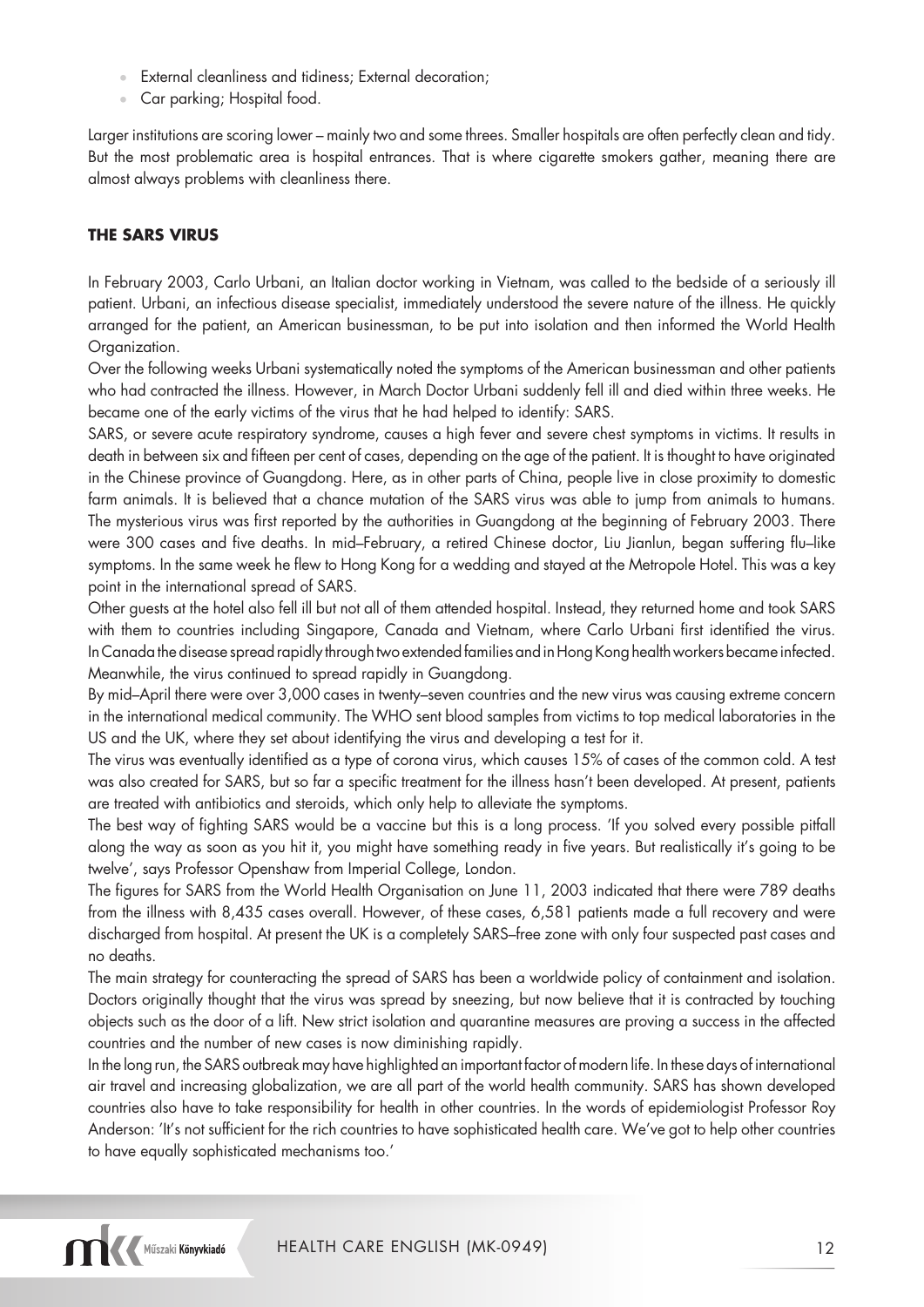## UNIT 1– 4 **TEST 1**

## CHECK WHAT YOU KNOW

#### Fill in the spaces in this paragraph with the words below.

medical record card • urgent • hospital • receptionist • patients • waiting room • surgery • appointment

|                                                                                                                | <b>1</b> is the place where the doctor deals                        |
|----------------------------------------------------------------------------------------------------------------|---------------------------------------------------------------------|
| with problems that are not serious enough for a                                                                |                                                                     |
|                                                                                                                |                                                                     |
|                                                                                                                | 4 cases this is not necessary. When you go to the surgery you       |
|                                                                                                                | <b>Example 1</b> first. If you have been before, she will have your |
|                                                                                                                | 6, a document containing information about you and your previous    |
| visits. An appointment hardly ever means that you see the doctor straight away, however, and every surgery has |                                                                     |
|                                                                                                                | 8 can                                                               |

read magazines and newspapers.

### **2** Match the definitions with the medical expressions.

|                     | A                                                                                        | B                                                                                                                                                                                                                        |                     |
|---------------------|------------------------------------------------------------------------------------------|--------------------------------------------------------------------------------------------------------------------------------------------------------------------------------------------------------------------------|---------------------|
|                     | Consultant<br><b>General Practitioner</b><br>outpatient<br>teaching hospital<br>practice | a hospital with a medical school<br>a doctor's work, or place of work<br>a doctor who treats all types of illnesses<br>a specialist doctor<br>someone who visits a hospital for treatment<br>but does not stay overnight |                     |
| 3                   | Complete the conversations.                                                              |                                                                                                                                                                                                                          |                     |
| <b>Receptionist</b> | Dr Howell's office.                                                                      |                                                                                                                                                                                                                          |                     |
| Aretha              | Hello, this is Aretha Gahan. Can I                                                       |                                                                                                                                                                                                                          | an appointment<br>0 |
|                     |                                                                                          | $\bullet$ Thursday the 15 <sup>th</sup> ?                                                                                                                                                                                |                     |
|                     |                                                                                          |                                                                                                                                                                                                                          |                     |

| <b>Receptionist</b> |                |                                                                                                                                                                                                                                                                                                                                                                                                  |  |
|---------------------|----------------|--------------------------------------------------------------------------------------------------------------------------------------------------------------------------------------------------------------------------------------------------------------------------------------------------------------------------------------------------------------------------------------------------|--|
| Aretha              |                | $\overline{\phantom{a}}$ and $\overline{\phantom{a}}$ the afternoon. I finish work $\overline{\phantom{a}}$ and $\overline{\phantom{a}}$ and $\overline{\phantom{a}}$ and $\overline{\phantom{a}}$ and $\overline{\phantom{a}}$ and $\overline{\phantom{a}}$ and $\overline{\phantom{a}}$ and $\overline{\phantom{a}}$ and $\overline{\phantom{a}}$ and $\overline{\phantom{a}}$ and $\overline$ |  |
| <b>Receptionist</b> |                | 6.5 <sub>pm</sub>                                                                                                                                                                                                                                                                                                                                                                                |  |
| Aretha              | That's fine.   |                                                                                                                                                                                                                                                                                                                                                                                                  |  |
| <b>Dr Howell</b>    |                |                                                                                                                                                                                                                                                                                                                                                                                                  |  |
| Aretha              |                |                                                                                                                                                                                                                                                                                                                                                                                                  |  |
|                     | even sit down. |                                                                                                                                                                                                                                                                                                                                                                                                  |  |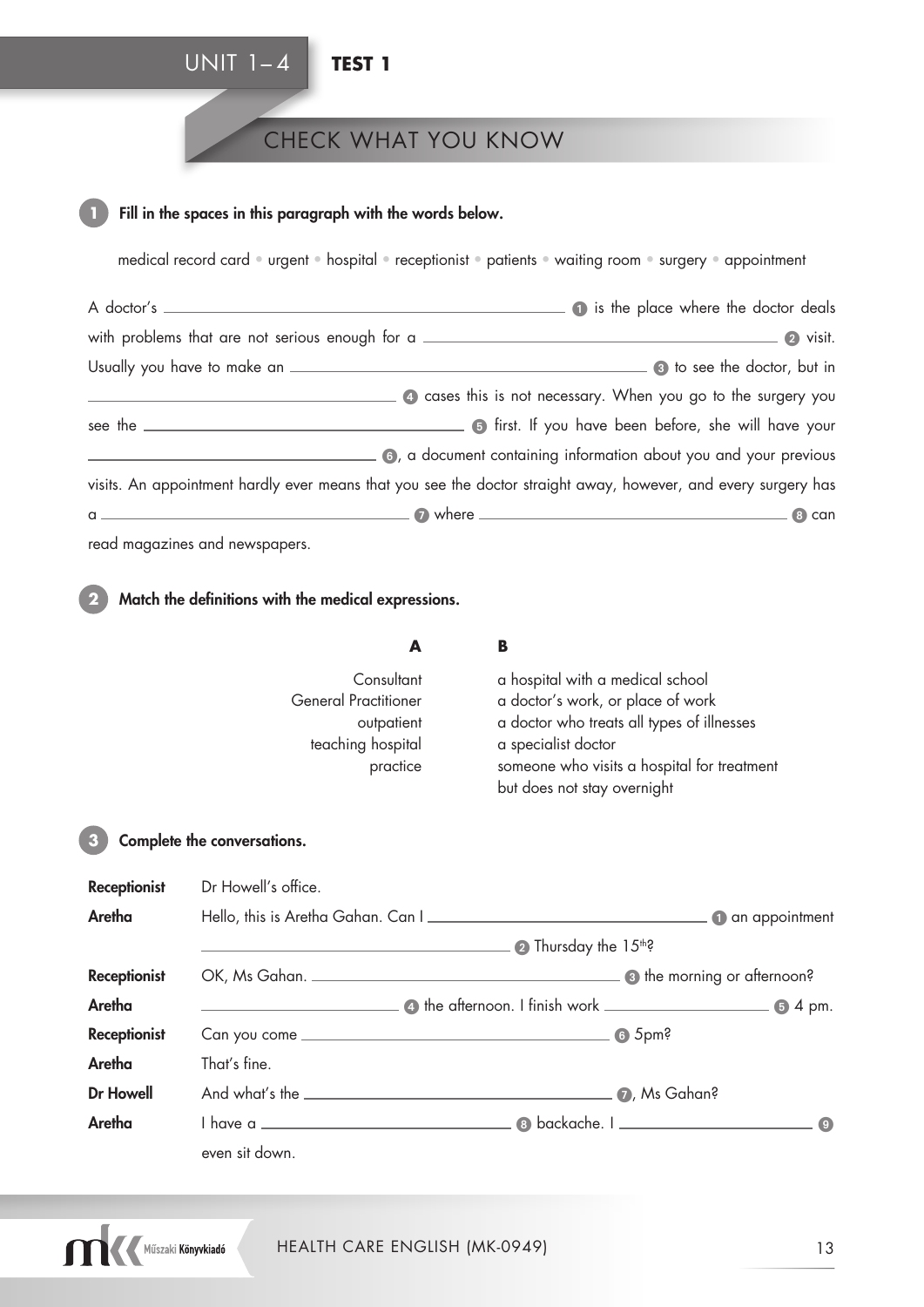|             | <b>Dr Howell</b> |                                                                                                                                                                                                                               |                                                                                                                      | $\mathbf 0$ in |
|-------------|------------------|-------------------------------------------------------------------------------------------------------------------------------------------------------------------------------------------------------------------------------|----------------------------------------------------------------------------------------------------------------------|----------------|
|             |                  |                                                                                                                                                                                                                               |                                                                                                                      |                |
| Aretha      |                  | Thanks, Dr Howell.                                                                                                                                                                                                            |                                                                                                                      |                |
|             |                  | Make questions about the missing information.                                                                                                                                                                                 |                                                                                                                      |                |
|             |                  |                                                                                                                                                                                                                               |                                                                                                                      |                |
|             |                  | How many children does Jane have?                                                                                                                                                                                             |                                                                                                                      |                |
| ı           |                  |                                                                                                                                                                                                                               |                                                                                                                      |                |
| $\mathbf 2$ |                  |                                                                                                                                                                                                                               |                                                                                                                      |                |
| 3           |                  |                                                                                                                                                                                                                               | <u> 1989 - Andrea Santa Andrea Andrea Andrea Andrea Andrea Andrea Andrea Andrea Andrea Andrea Andrea Andrea Andr</u> |                |
| 4           |                  | the control of the control of the control of the control of the control of the control of the control of the control of the control of the control of the control of the control of the control of the control of the control |                                                                                                                      |                |
| 5           |                  |                                                                                                                                                                                                                               | <u> 1989 - Johann Stoff, amerikansk politiker (* 1908)</u>                                                           |                |
| 6           |                  |                                                                                                                                                                                                                               |                                                                                                                      |                |
| 7           |                  |                                                                                                                                                                                                                               |                                                                                                                      |                |
|             |                  |                                                                                                                                                                                                                               |                                                                                                                      |                |
| 5           |                  |                                                                                                                                                                                                                               | Complete the text with the correct form of the verb in brackets.                                                     |                |
|             |                  |                                                                                                                                                                                                                               |                                                                                                                      |                |
|             |                  |                                                                                                                                                                                                                               |                                                                                                                      |                |
|             |                  |                                                                                                                                                                                                                               |                                                                                                                      |                |
|             |                  |                                                                                                                                                                                                                               |                                                                                                                      |                |
|             |                  |                                                                                                                                                                                                                               |                                                                                                                      |                |
|             |                  |                                                                                                                                                                                                                               |                                                                                                                      |                |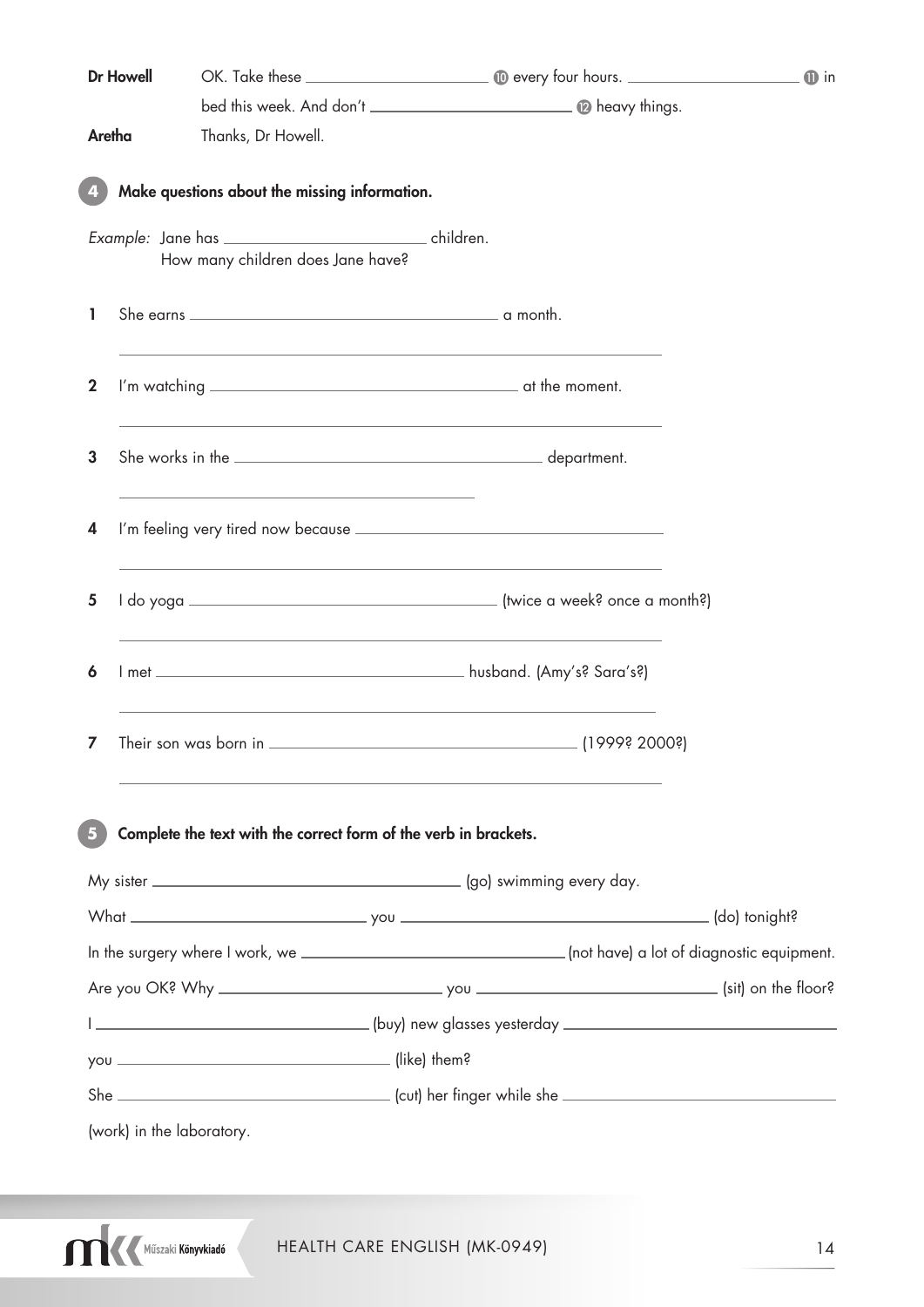### **6** What is the past tense form of the following verbs? Some are irregular, some are regular.

|                                                                                                                                                                                                                                                                                                                                                                                             | see |
|---------------------------------------------------------------------------------------------------------------------------------------------------------------------------------------------------------------------------------------------------------------------------------------------------------------------------------------------------------------------------------------------|-----|
| $\begin{picture}(20,10) \put(0,0){\dashbox{0.5}(5,0){ }} \put(15,0){\circle{10}} \put(25,0){\circle{10}} \put(25,0){\circle{10}} \put(25,0){\circle{10}} \put(25,0){\circle{10}} \put(25,0){\circle{10}} \put(25,0){\circle{10}} \put(25,0){\circle{10}} \put(25,0){\circle{10}} \put(25,0){\circle{10}} \put(25,0){\circle{10}} \put(25,0){\circle{10}} \put(25,0){\circle{10}} \put(25,0$ |     |
|                                                                                                                                                                                                                                                                                                                                                                                             |     |
|                                                                                                                                                                                                                                                                                                                                                                                             |     |

**7** Match the verbs in A with phrases in B.

|          | B              |
|----------|----------------|
| make out | an appointment |
| twist    | unwell         |
| take     | the ambulance  |
| feel     | an injection   |
| make     | his ankle      |
| call     | temperature    |
| give     | a prescription |

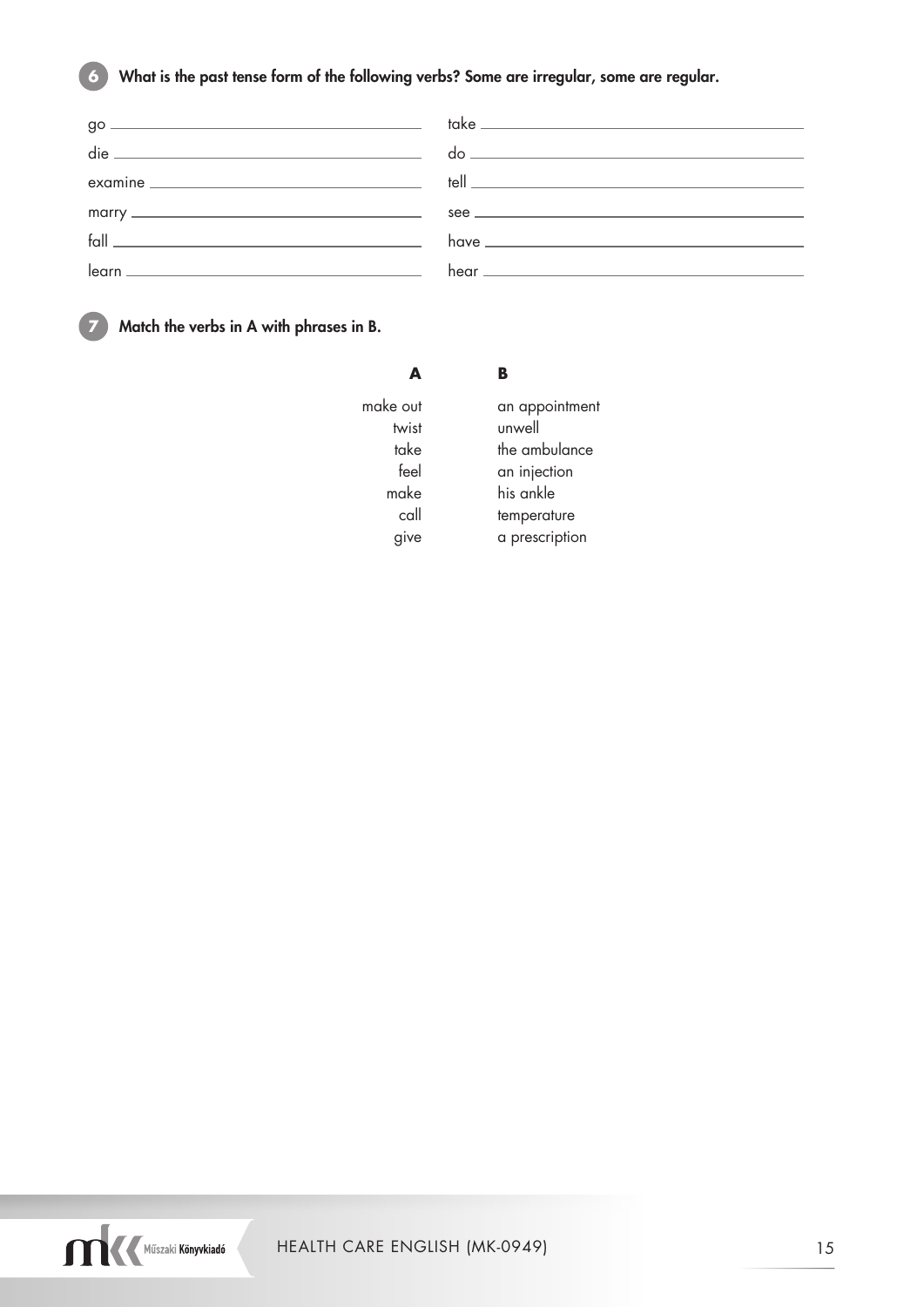## UNIT 5– 8 **TEST 2**

## CHECK WHAT YOU KNOW



#### Give advice to these people. Use *should* or *shouldn't*.

I have backache. I'm overweight. I can't sleep at night. I have too much stress in my life. He has burnt his finger. She's got a bruise on her knee.

#### **2** Complete the sentences with *some* or *any*.

| advice but he didn't listen. |
|------------------------------|
|                              |

#### **3** There is one mistake in each of the following sentences. Find it and correct it.

| We only have a few liquid soap in that bottle. _________________________________ |
|----------------------------------------------------------------------------------|
| The hospital is anywhere near the bridge.                                        |
| How many time have you got?                                                      |
| Anybody told me you're expecting a baby. Is it true?                             |
|                                                                                  |
|                                                                                  |

#### **4** Underline the correct verb: *active* or *passive*.

Jennifer cut/was cut her finger when she was working in the garden. This patient was transferred/transferred from the A&E department. The director was met/met the visitor from England. My father was given/gave a new treatment for his bad leg. The diagnosis will make/will be made after we receive the result of the last test. How many people had to take/had to be taken to hospital? Nobody called/was called the ambulance. Children should be treated/should treat in a separate room.



 $\bullet$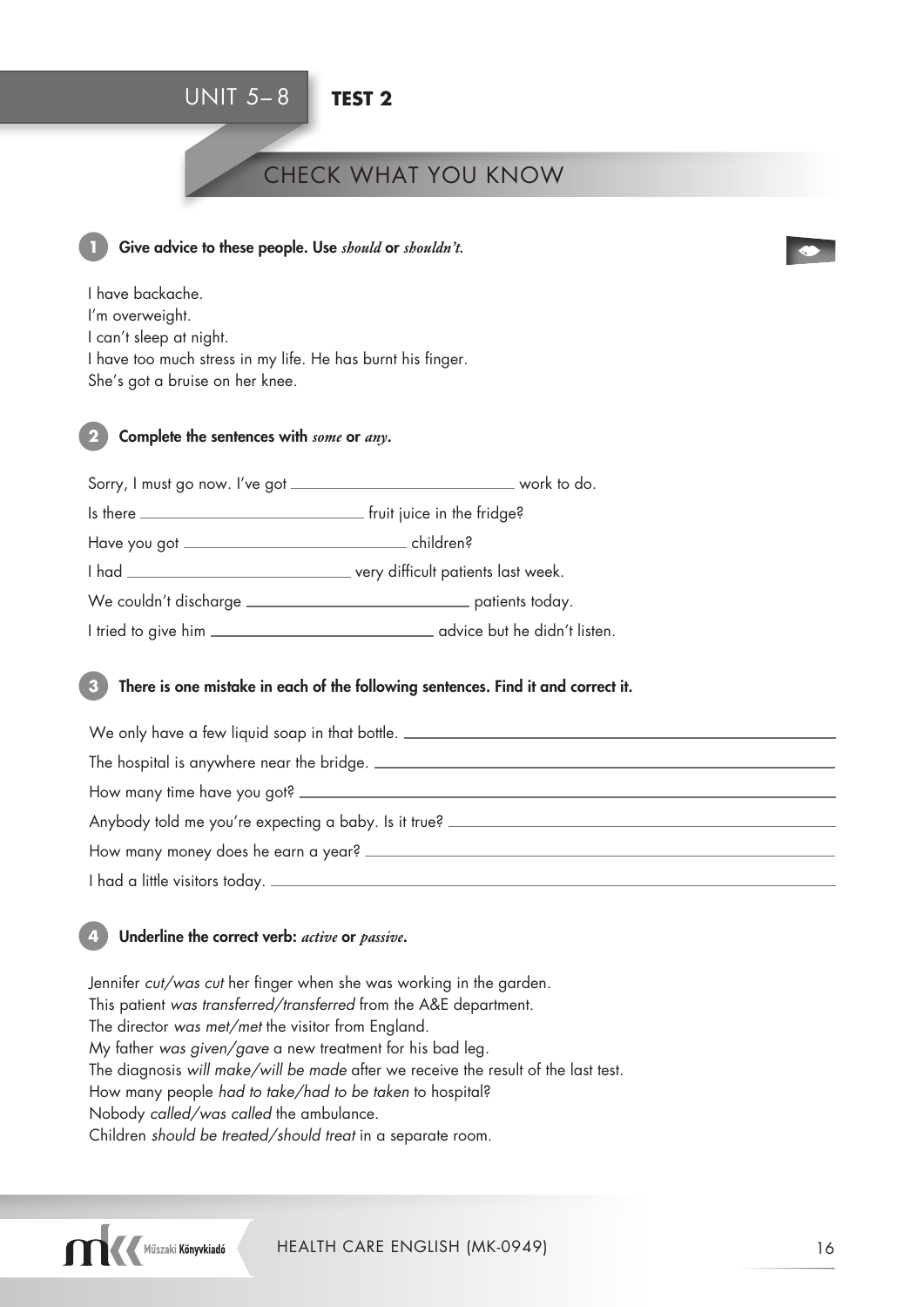### **5** Complete the sentences with a form of *going to* or *will*.

|                    | 'Why did you take all those patient records out?' 'Because I _____________________________ reorganise our              |  |
|--------------------|------------------------------------------------------------------------------------------------------------------------|--|
| filing cabinet.'   |                                                                                                                        |  |
|                    | 'Someone told me you've got a job in St Mary's Hospital.' 'That's right. I __________________________________work      |  |
|                    | at the urology department.'                                                                                            |  |
|                    |                                                                                                                        |  |
|                    | 'What would you like to drink?' 'I _______________________________have an orange juice, please.'                       |  |
|                    | 'Why are you wearing glasses?' 'Because I __________________________________drive.'                                    |  |
|                    | Write the comparative and superlative forms of the adjectives.                                                         |  |
| short              | <u> 1989 - Johann Barn, fransk politik (d. 1989)</u>                                                                   |  |
| interesting        | <u> 1990 - Jan Barbara (j. 1980)</u> - <u>Antonio Alemania, politikar (j. 1980)</u>                                    |  |
| good               | <u> 1989 - Andrea Stadt, fransk politik (* 1958)</u>                                                                   |  |
| tiring             | <u> 1990 - Jan Barbara (j. 1980)</u> en 1992 en 1992 en 1992 en 1992 en 1992 en 1992 en 1992 en 1992 en 1993 en 1994 e |  |
| hot                | <u> 1980 - Jan James James, politik eta politik eta politikaria (h. 1908).</u>                                         |  |
| bad                | <u> 1990 - Johann John Stone, mars et al. (</u> † 1920)                                                                |  |
| healthy            | <u> 1989 - Andrea Maria Alemania, poeta esperanto-político e a contrar establecer a contrar el contrar el contra</u>   |  |
| careful            | <u> 1989 - Andrea Andrew Maria (h. 1989).</u>                                                                          |  |
|                    |                                                                                                                        |  |
|                    | Complete the sentences with the correct form of the verbs in brackets: Past Simple or would.                           |  |
|                    |                                                                                                                        |  |
|                    |                                                                                                                        |  |
| near the hospital. |                                                                                                                        |  |
|                    |                                                                                                                        |  |
|                    | (lose) your health insurance card?                                                                                     |  |
|                    |                                                                                                                        |  |
|                    |                                                                                                                        |  |
|                    | If she _______________________________(do) more exercise, she _____________________________(be) much stronger.         |  |
|                    | Match the words on the left with those on the right.                                                                   |  |

- infectious form tourist injuries minor diseases book attractions
- die a plane ticket registration of a heart attack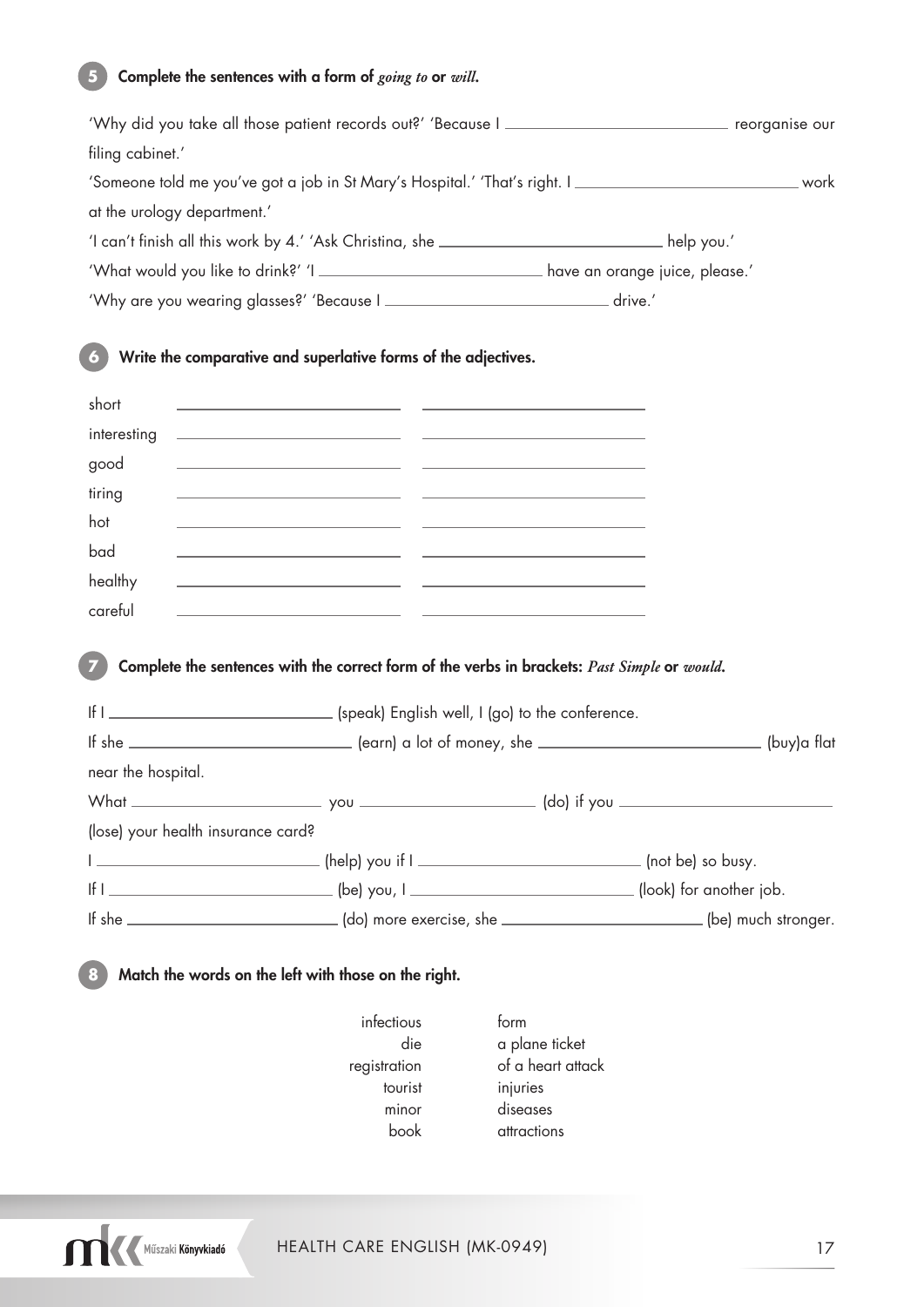## UNIT 9–11 **TEST 3**

## CHECK WHAT YOU KNOW



**1** Checking your knowledge and vocabulary.

Write the four levels of the Hungarian health care system.

Write four types of disabilities.

Write three ways other than speech in which we communicate.

List three types of infectious diseases.

Write two types of eating disorders.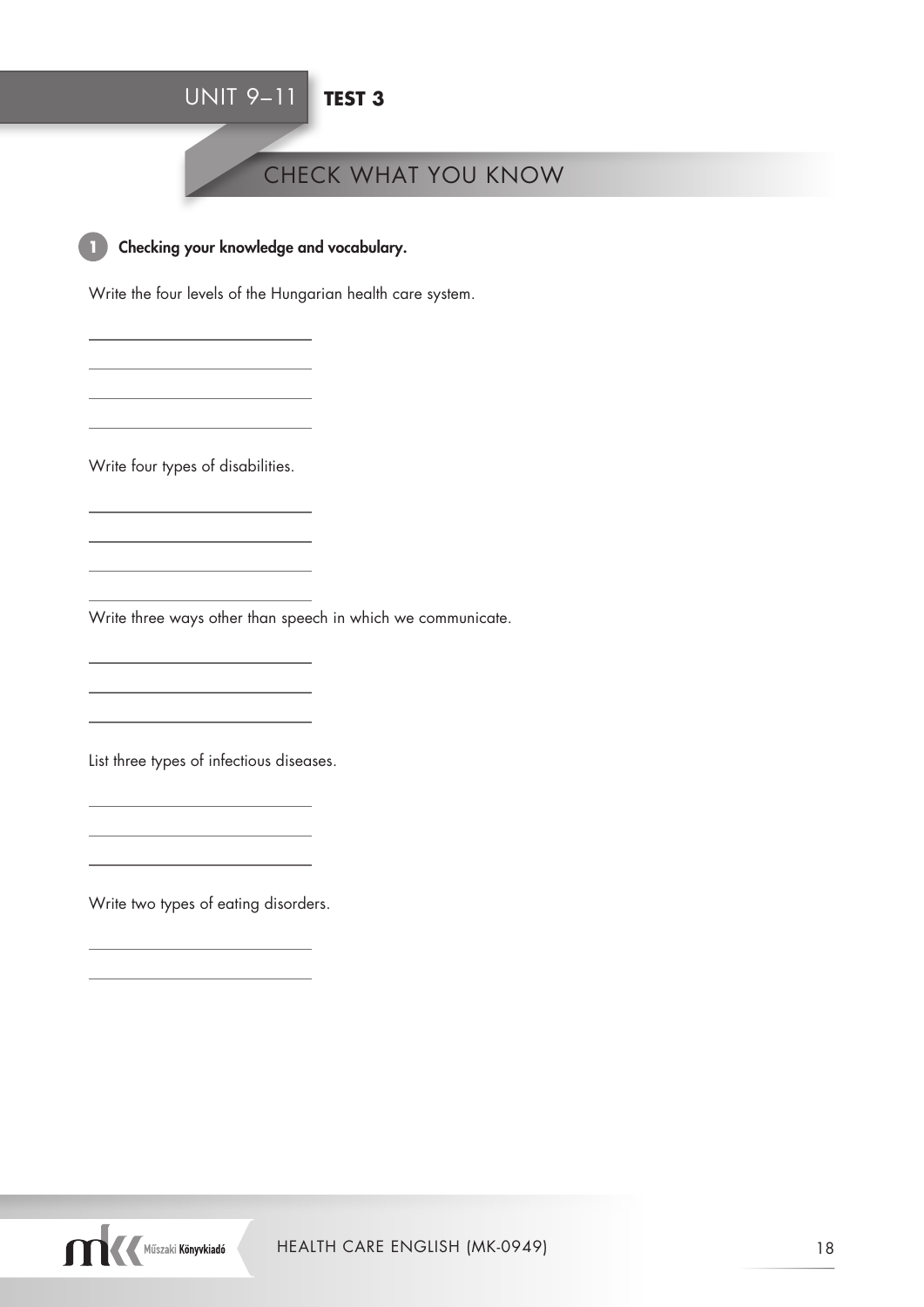### **2** Complete the sentences with the correct form of the verb: the *infinitive* or *-ing.*

|                                                                              | Mmm. I'm so hungry. I feel like ________________________________(eat) a big meal. |
|------------------------------------------------------------------------------|-----------------------------------------------------------------------------------|
|                                                                              |                                                                                   |
| Would you like <u>______________________________</u> (join) us for a coffee? |                                                                                   |
|                                                                              |                                                                                   |
|                                                                              |                                                                                   |

**3** What is the Past Simple and past participle of the following verbs? Some are regular, some are irregular.

| make           |                                                                                                                       |  |
|----------------|-----------------------------------------------------------------------------------------------------------------------|--|
| travel         |                                                                                                                       |  |
| cut            |                                                                                                                       |  |
| d <sub>o</sub> |                                                                                                                       |  |
| have           |                                                                                                                       |  |
| know           | <u> 1989 - Johann Harry Harry Harry Harry Harry Harry Harry Harry Harry Harry Harry Harry Harry Harry Harry Harry</u> |  |
| examine        | the contract of the contract of the contract of the contract of the contract of                                       |  |
| finish         |                                                                                                                       |  |
| write          |                                                                                                                       |  |
| speak          |                                                                                                                       |  |
| break          |                                                                                                                       |  |

### **4** Complete the sentences with the correct form of the verb in brackets: Present Perfect or Past Simple.

|                       | I _________________________________(work) in this old people's home for eight years and I still enjoy working here. |                       |
|-----------------------|---------------------------------------------------------------------------------------------------------------------|-----------------------|
|                       | My neighbour _________________________________(have) a heart attack yesterday. I _____________________________      |                       |
| (call) the ambulance. |                                                                                                                     |                       |
|                       |                                                                                                                     |                       |
|                       |                                                                                                                     |                       |
|                       |                                                                                                                     |                       |
|                       | My parents __________________________ (move) to this town when I _______________________________ (be) seven.        |                       |
|                       | My parents __________________________________(live) here since l __________________________________(be) seven.      |                       |
|                       |                                                                                                                     | .(give) an injection. |